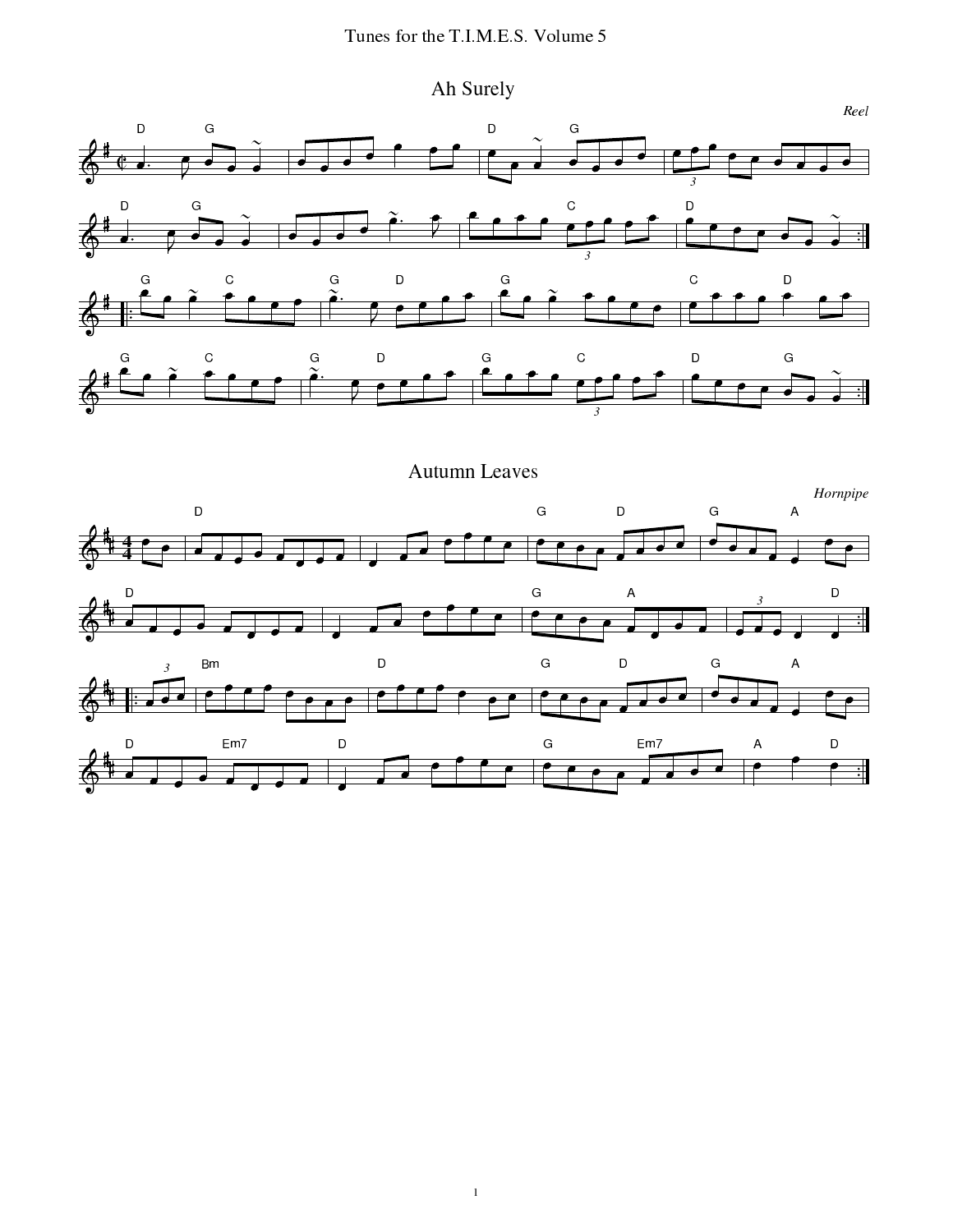The Bank of Turf



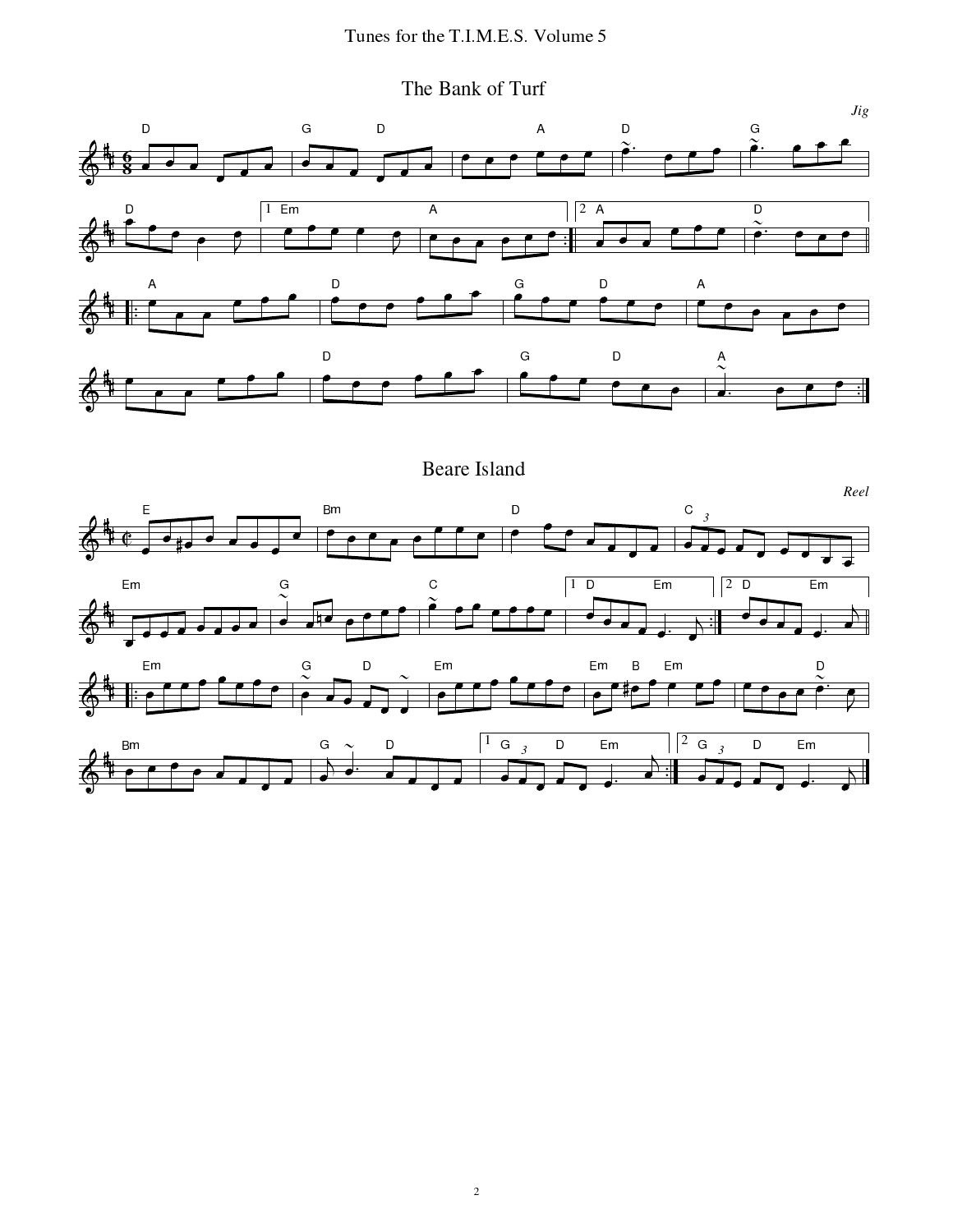The Bird in the Bush



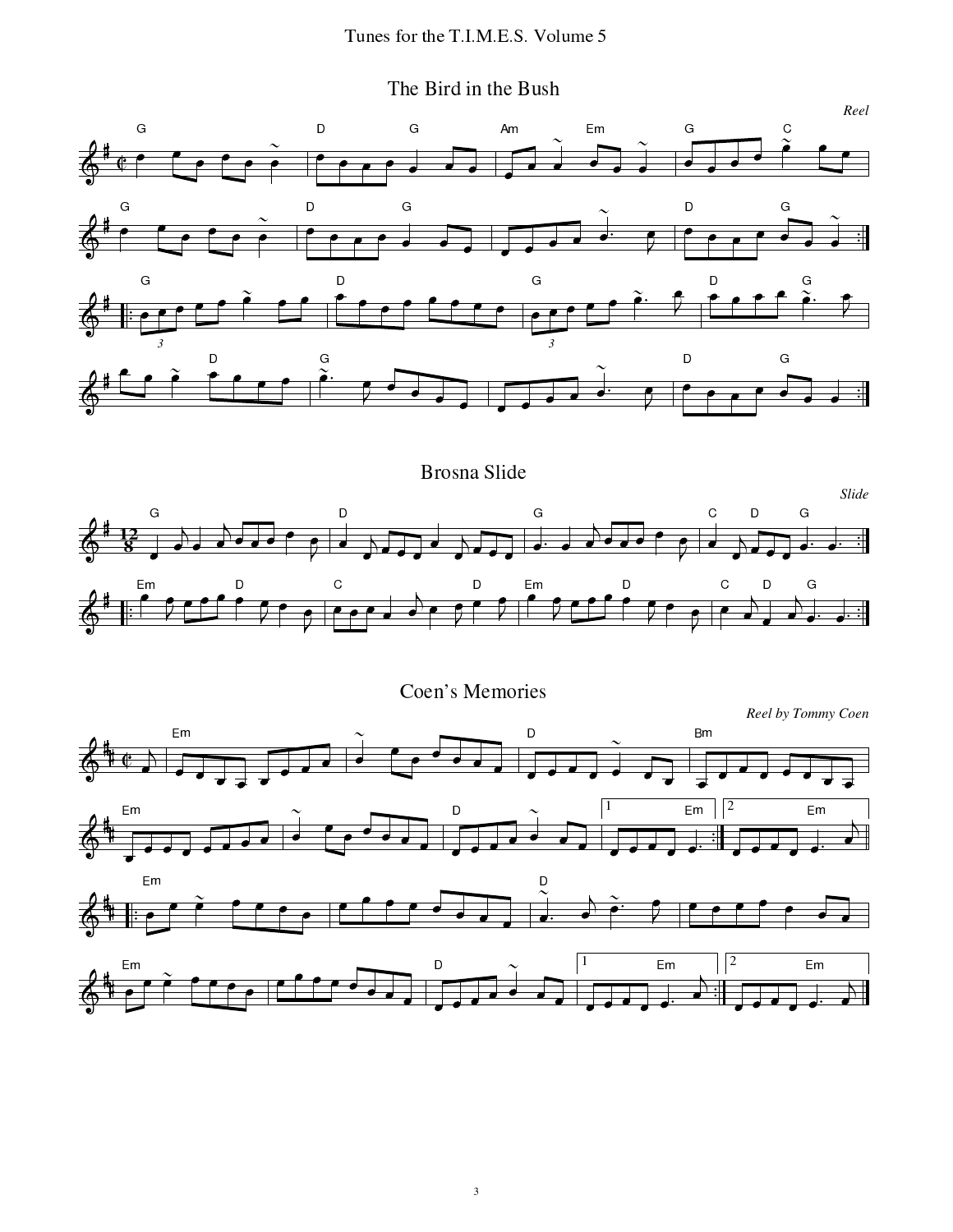The Dawn Chorus

Jig by Charlie Lennon



Fisherman's

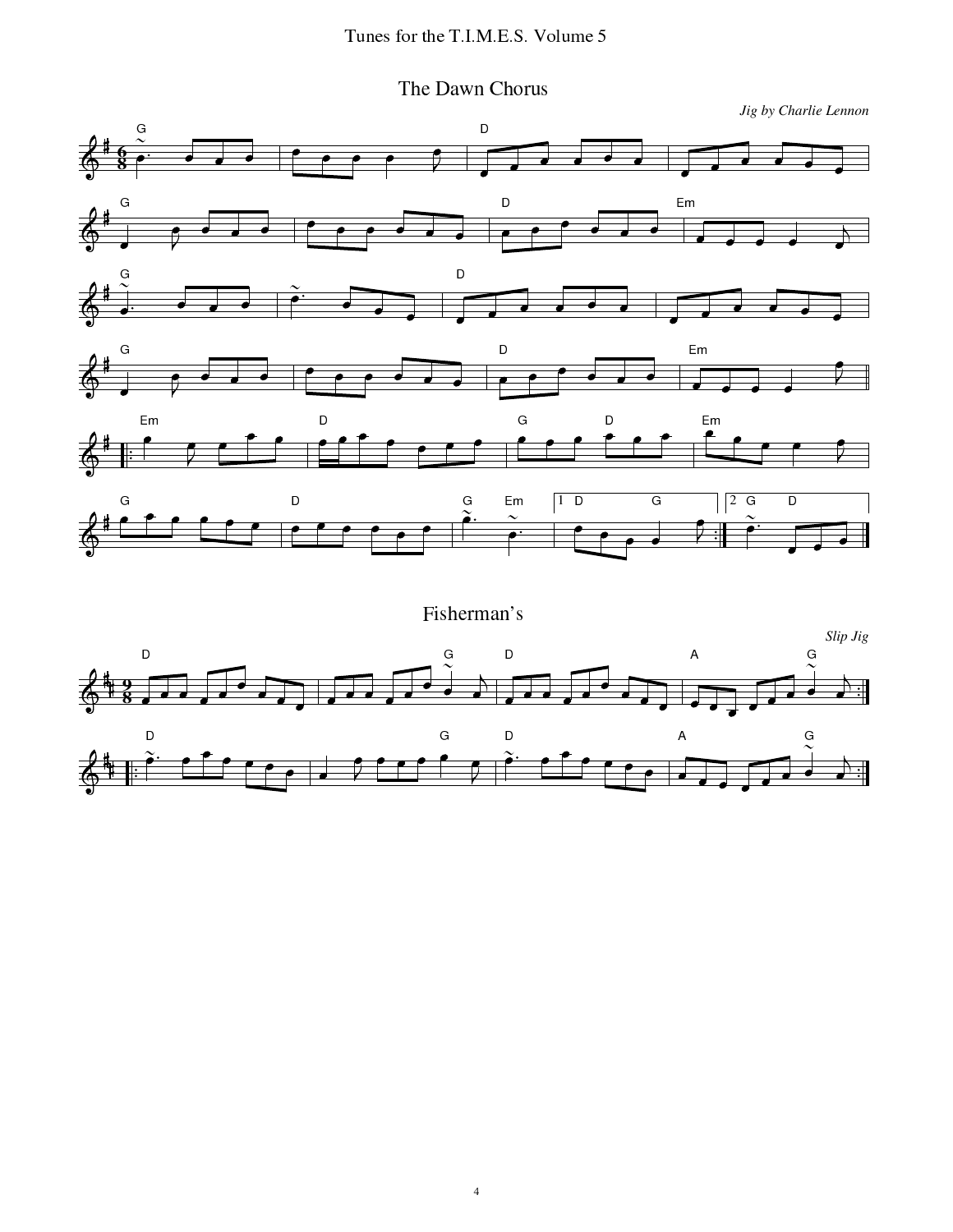M#\*+ f-:/S]:<S9:#\*+Zi-R\*),90+.)



 $\frac{1}{1}$   $\frac{1}{1}$   $\frac{1}{1}$ 春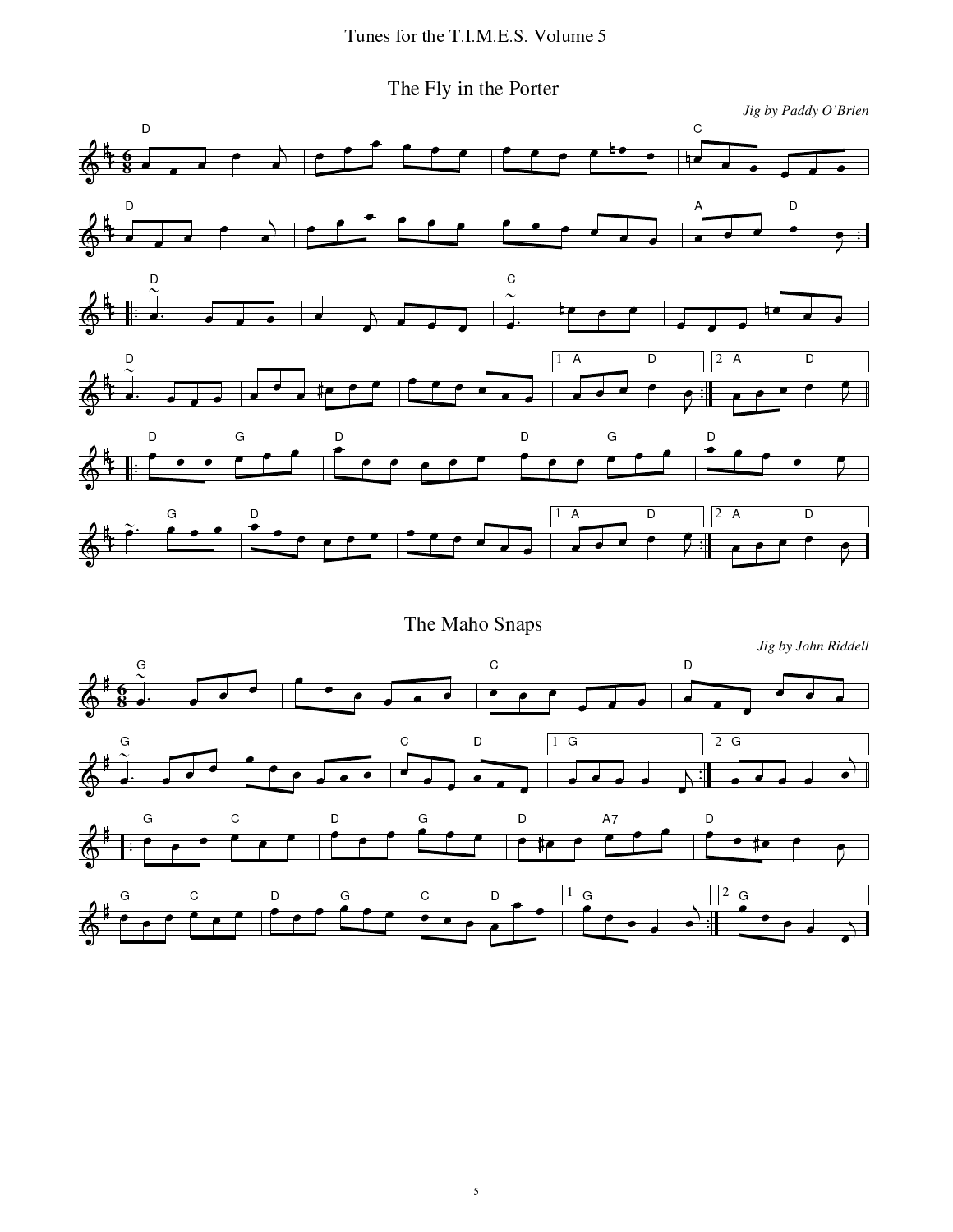The Mountain Top





## The Road to Lisdoonvarna

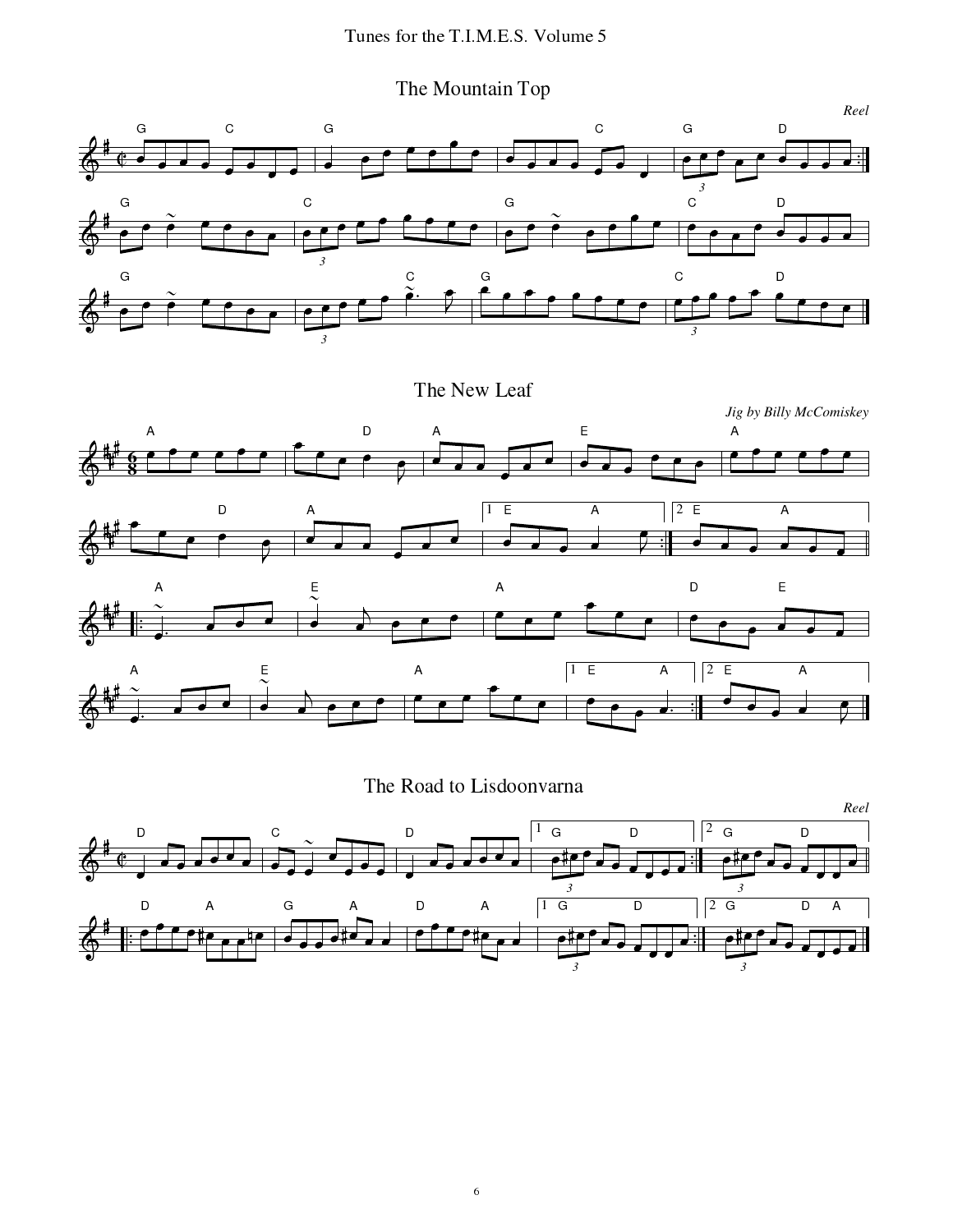The Road to Rio